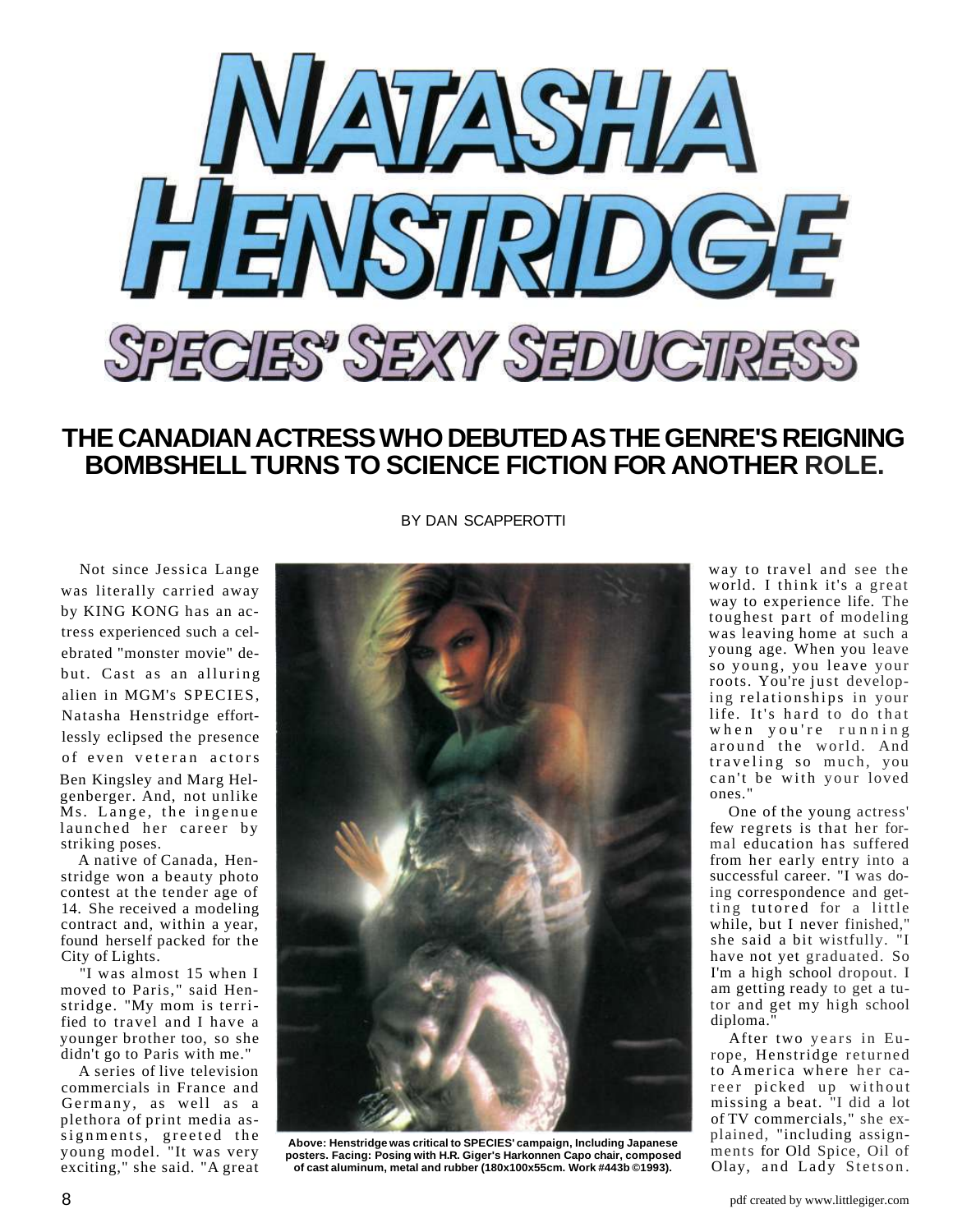

When I started to do commercials I really liked it. I became more interested in doing that than modeling."

Commercials sparked a latent interest in acting and the young model was ready to make another career move. And along came SPECIES; producers Frank Mancuso Jr. and Dennis Feldman had persuaded H.R. Giger to design the title character for their upcoming film. The creature was conceptualized as a hybrid of human DNA and an alien entity. The resultant female mutation would develop, in a short period of time, from an embryo to a full-grown adult. The producers preferred the creation—christened as "Sil" to be "scary," but without the risk of losing her sensuous appeal even when transformed into an anarchic parasite.

"I was with a commercial agent," related Henstridge, "and when he moved up into the legit division, he decided to send me out on some things. I went through the whole audition process for the role of Sil. I met the casting director and then the director, and the producers. They gave me a couple of screen tests. The process took three to four months

**B: Henstridge shot ADRENALINE: FEEL THE RUSH in Slovakia. She plays a U.N. officer, circa 2007 AD.**

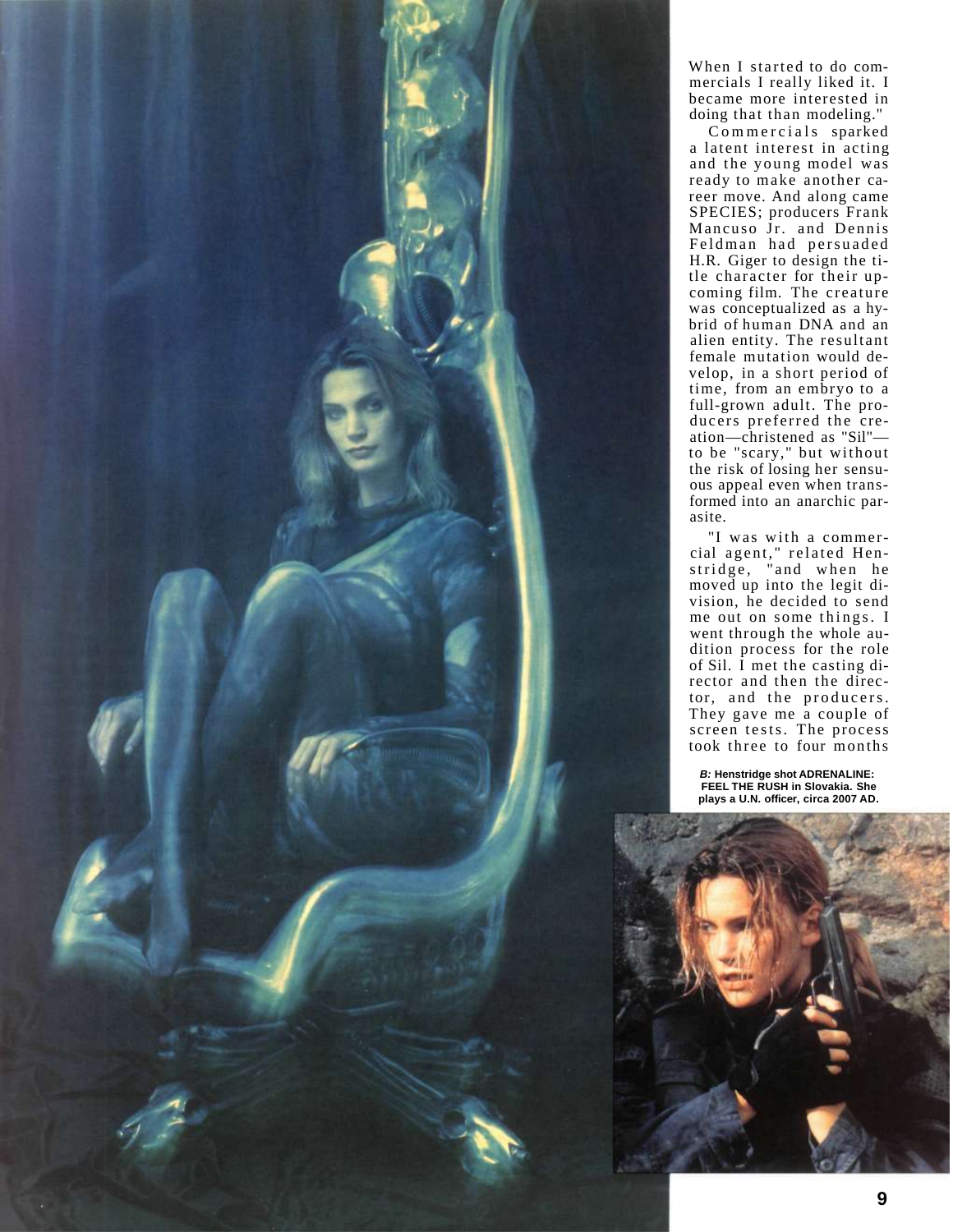

**Insuring the longevity of her SPECIES, Henstrldge's "Sil" mates with Whip Hubley, prompting her physical mutation (left).**



before I got SPECIES."

Being thrust into the central role in a major film was a little intimidating for the fledgling actress, but she was supported by both director Roger Donaldson and the producers.

"It was all very new to me." said the stunning blonde. "I didn't even live in California, so I didn't even know the whole process of what happens. The first time I went on the set they set it up so I was doing easier things in the beginning, and making it a little bit more difficult throughout the film. It was all shot out of sequence. The first day I was a little nervous, but I had already gotten the role so I wasn't too inhibited. I'm not a very inhibited person. I trusted the director a lot. The first day I just followed his lead. The first scene I did was walking across the street and going up to the wedding shop and noticing these beautiful wedding dresses. We filmed in and around Los Angeles."

By the time he shot Henstridge's second screen test, Donaldson realized that he had found his Sil. "He was the one pushing for me the whole time," the actress smiled. "The producers and the studio were sort of leery to use me. I had worked with him so I knew what he was looking for from me and the character."

Henstridge was worried about preconceived notions on the part of cast and crew.

"I was expecting everybody to give me a really hard time. Being a model first you usually get that: *'Models can't act. Models are to be looked at and not heard from.'* That whole stigma attached to modeling. I was really happy that people looked past it a bit and were nice to me."

Henstridge's modeling boosted her confidence; after all, she was trained to professionally oscillate from a sour to sultry demeanor. Nevertheless, the obligations of an animate performance introduced her to a, well, very alien medium.

"The modeling helped," she notes. "It's a very different job in the sense that you're more or less skilled to be very aware of yourself in front of a still camera. Then, when you do movies, you

**ADRENALINE: "My role was very difficult because conditions weren't that good. The director looked for someone who could put up with that part of it"**

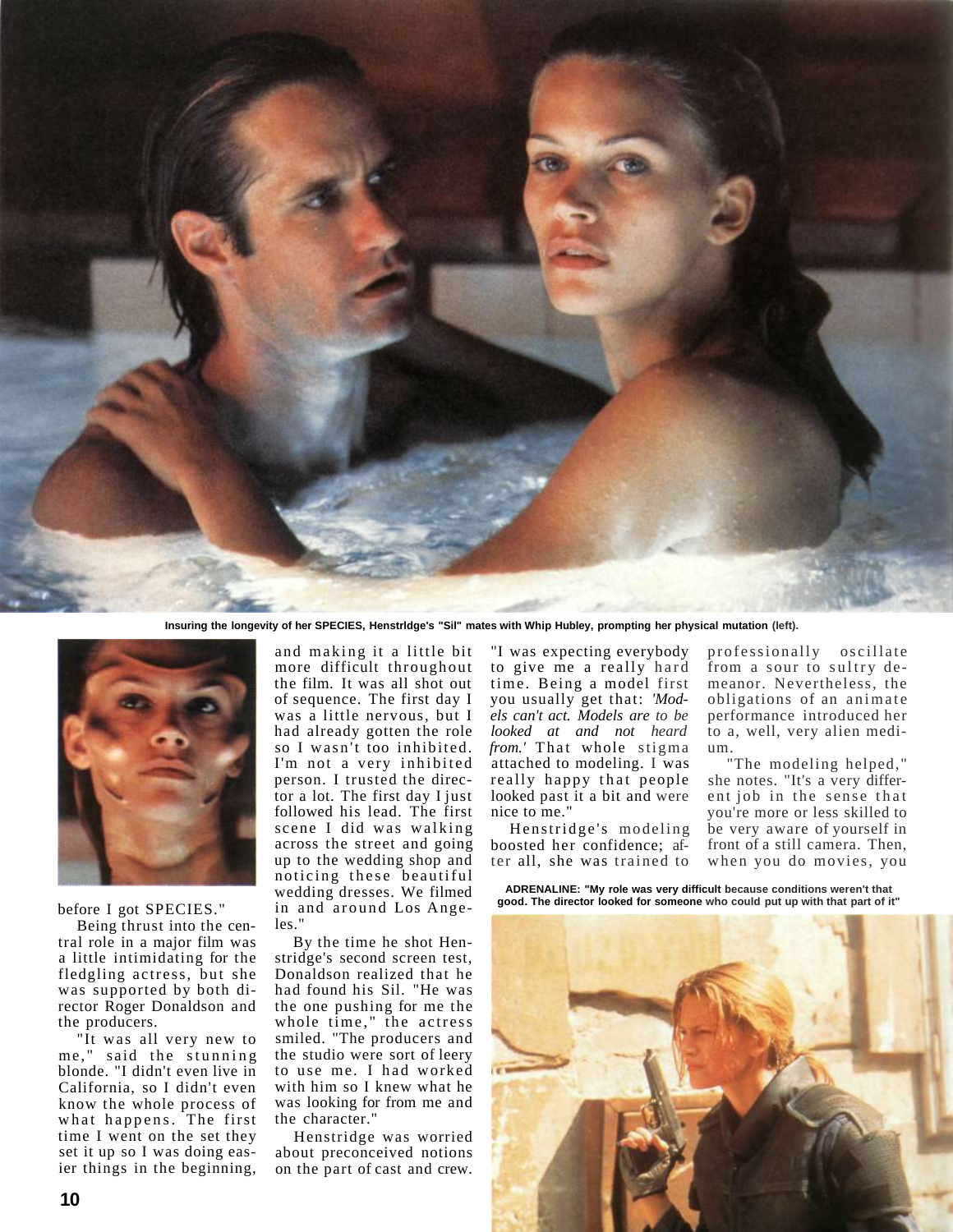really have to let go of that in a lot of ways. You also have to realize how you're coming across to other people. So, in some ways, modeling helped me—and, in some ways, it didn't."

Upon subsequent screenings of SPECIES, Henstridge perceives more nuances percolating within her character. It's likely she can at least identify with Sil as a stranger in a strange land: "For a long time I was thinking she's really naive and lost in this world. Anybody can understand what that's like. Her feeling of having no parents, no family, that sort of thing. She's naive, and out there in the world just running on instinct because she's this half-alien character.

"I started to realize that she's not that good. After a while, she begins to feel human behavior in a way. Like the scene where the woman walks into the bathroom, and she gets pissed off about it. Starting to feel these human emotions, she sees this woman as someone stepping into her territory. She's very instinctual, which I thought was kind of interesting about the character, and was the most fun part to play. But it changes every time I see it in a way.

Sil's alien alter ego was computer generated, and Henstridge inquisitively dropped by Steve Johnson's effect studio to "check out the creature." But all of her visits weren't social. The actress had to endure full body casts to enhance the design of the creature. Giger, himself, would fax copies of his design drawings to Henstridge.

"I had very little prosthetic makeup," she recounted. "I didn't interact with H.R. Giger before then, but I've since met him in Zurich, and been to his house, and we met over in Cannes."

Nonetheless, Henstridge was intimately involved in two effects sequences. In one, Sil fabricates her own fiery death. To leave evi-

**"I didn't have a problem with the nudity. Sil has this childlike quality. She realizes that showing your body is suggestive of sex, and has the urge to procreate."**



**Henstridge adjusted to ADRENALINE's time/budget constraints: "Albert Pyun, the director, never wanted to finish work. I pulled the ham string in my leg."**

dence at the scene, she severs her thumb.

"Actors who play aged people, and have to go through serious makeup, would be laughing at me when I say I had a prosthetic thumb," grinned Henstridge. 'The thumb was the longest makeup period because they kept testing for the color. They make a mold, a cast of my thumb in the position that it will be shot in. They then recreate my thumb, and make it into a

plastic rubbery material thumb. Then they put it on with spirit gum and match the color of your skin with airbrushes. They pull my thumb behind and attach the fake thumb. I cut it off. I had to cut it right too! I didn't want to have to spend four more hours to have that put on again."

The young actress had one of the most unique screen entrances in film history; her naked body smeared with gelatin, she emerges from a cocoon. "That was my biggest effect, I guess," said the actress. "I was wet and cold and slimed up. It was kind of difficult."

The production designer built the cocoon on a stage representing the rest room on a train. The set was built upside down, with the cocoon on the ground and the toilet on the ceiling. Gel was affixed to the wall to give it an organic slime appearance. Wires were run to the cocoon to create a pulsating effect.

Henstridge would have to squeeze into the bottom of the cocoon. "My whole body wouldn't fit in there so I had to go in one leg at a time , sort of doing a split. It looks like I'm falling out, but I was actually coming up out of it. I would grab onto a trapeze bar and it pulled me up. I pulled my legs up so it looks like I make that fall. It was a very clever technique, I thought.

"It was very cold. They were heating up this jelly and stuff that they put on me for the slime in crock pots, but it was still very cold."

The most provocative aspect of SPECIES, certainly the catalyst for surplus publicity, was Henstridge's frequent nudity. Because Sil's libido expands as she matures, the stunning actress was required to strip at the drop of an innuendo.

"I didn't have a problem with the nudity," she candidly admitted. "I knew in advance that there was going to be nudity in it. I also knew why there was going to be nudity in it, and I agreed with the reasons and really didn't have a problem with it. I think that in a way it would be kind of ridiculous if there wasn't any nudity in this picture. Sil has this childlike quality about her—a naivete. And it sets the character within context. She starts to realize that showing your body is suggestive of sex, and she begins to have the urge to procreate.

"I've done nudity while modeling for art pictures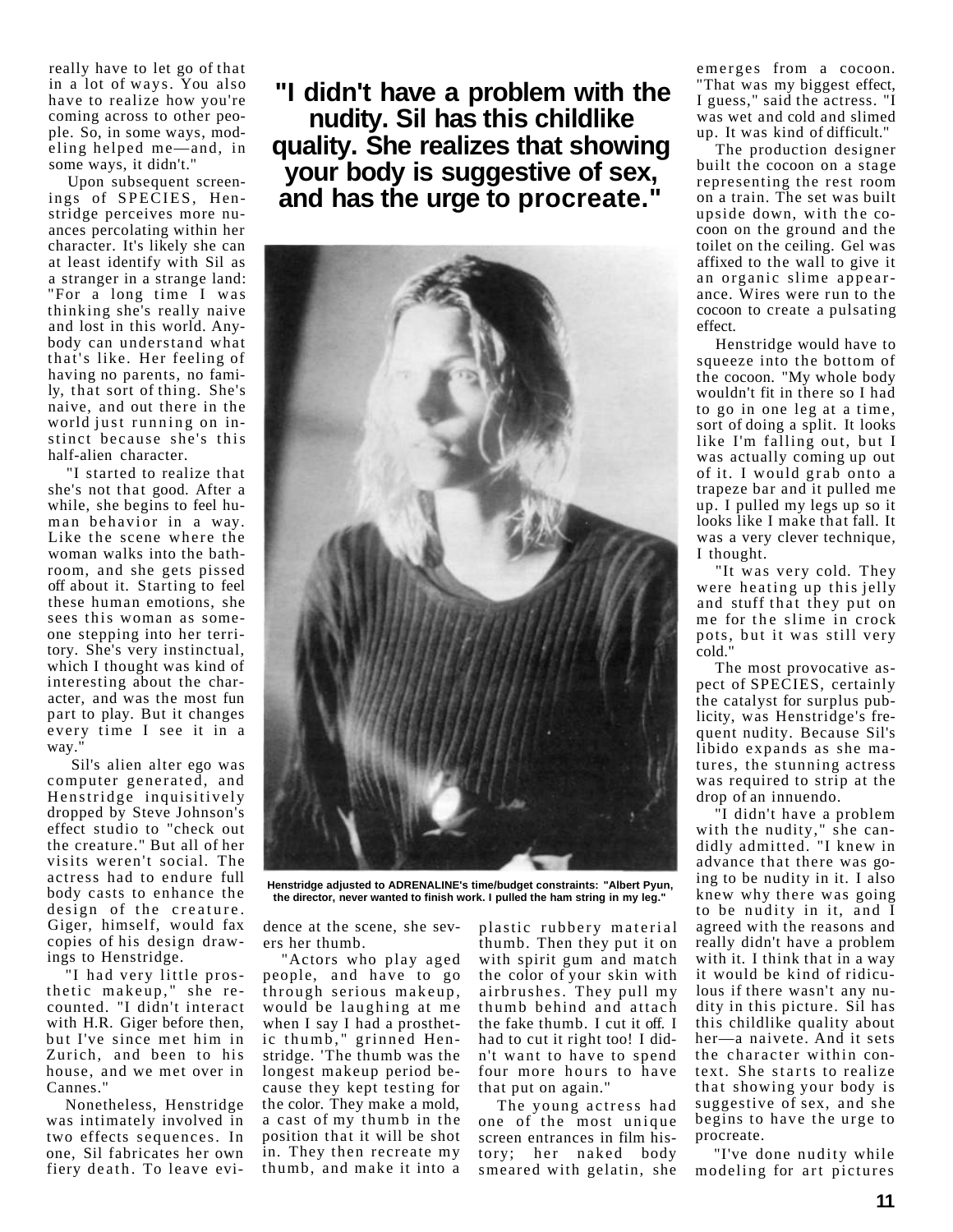and editorials, but it's very different. You take your robe off and you sit, or do whatever you're going to do, and then you cover yourself a lot while they fix the lighting. It's different than running around nude.

"They were very sensitive on the set. The director, Roger Donaldson, was so good about that. So good, in fact, that he would not only close off the set to everybody else, but close off the set to himself; he'd only look through the monitor. It could be a little awkward in the beginning and he wanted to get the best out of it. There is one scene where I come running out nude behind some cars at a supermarket. They had the whole block blocked off, so no one would come around there. So they were really very sensitive to that."

Henstridge was promptly snatched up for a role in another science fiction film, ADRENALINE: FEEL THE RUSH. Set in the year 2007, the film's bleak prophecy was shot in Slovakia. Henstridge plays a UN officer who is trapped in a rapidly declining, disease-ridden environment.

"It's a very surreal environment," said Henstridge. "All the countries are falling apart. I have this son and a husband and they catch this disease. They set up refugee camps in the United States because of the wars and destruction going on everywhere. These people form their own language and their own culture. When my son gets sick and my partner gets killed, I steal a passport and try to get out of being a cop.

"I meet up with Christopher Lambert, who goes through a mission with me. We hunt down this killer who not only murdered my partner, but is preoccupied with his own killing vengeance spree. He's like a monster because he's radioactive, and crazy. There's a lot of scary action."

Director Albert Pyun, who had heard about Hen-

**"ADRENALINE, my other sci-fi film, was a much shorter but much harder shoot than SPECIES...only about 3 weeks. We were freezing our asses off."**



**SPECIES: "Sil is naive and Just running on instinct, because she's this halfalien character. After a while, she begins to feel human behavior In a way."**

stridge, offered her the role. "It was a very difficult role to do," the actress said, "because the conditions weren't that good for what we would be doing and where we were shooting. The director was looking for someone who could put up with that part of it. We were filming in underground caves and old buildings, some that we weren't even allowed to be in they were so dangerous. Some of the floors were falling down. I'm on the floor, in the mud, crawling around, getting beat up, doing the stunts."

The young actress was exposed to an education in low-budget filmmaking. Henstridge learned that an action-packed film called for a great deal of physical activity. Walking down streets, browsing and looking at wedding gowns was *out*. Hanging from ledges was *in.*

"It was a much shorter shoot," said Henstridge. "Only about three weeks. It was a lot of hard work and long hours. I had to hang from this grate 20 feet in

the air. I had to climb down wearing all this wiring. I got hung from the ceiling. It was much harder than SPECIES."

Her co-star, Christopher Lambert, offered encouragement. "I had a great time with Christopher," she said. "He's great guy, a great actor who gives a lot. I was kind of shocked that I had such a great time, because I had heard rumors about him *[laughing].* He was a total gentleman."

The glamourous blonde was amused by her first meeting with Lambert. The actor had been filming for awhile before Henstridge arrived in makeup. "When I came on the set," she continued, "and I first met him, I was covered in mud and dripping wet. He told me that he had heard, only a couple of days ago, about Natasha who had been in SPECIES and she was this beautiful girl. Then I came in and I was slimed down with mud. He said he looked at me and couldn't understand what they were talking about."

One of the lessons learned on the shoot was that tight schedules are inherently a consequence of low budgets; *gone* are the luxuries of a corporate financing. "Albert Pyun never wanted to finish work," Henstridge said. "Every day on ADRENA-LINE was crazy because of the things we were doing and the conditions. We were freezing our asses off! It wasn't even that cold at that time of year, but we were under castles and thick stone walls, and wet and moist and damp. We were running and I pulled the hamstring in my leg. I'd never pulled a muscle before."

Henstridge feels that an actor's career and celebrity can be constructively applied to influence social changes: "I think it gives you a little big of leverage. If you feel strongly about

**"ADRENALINE: FEEL THE RUSH is speculative science fiction. Refugee camps are set up in the U.S. because wars and destruction are everywhere."**